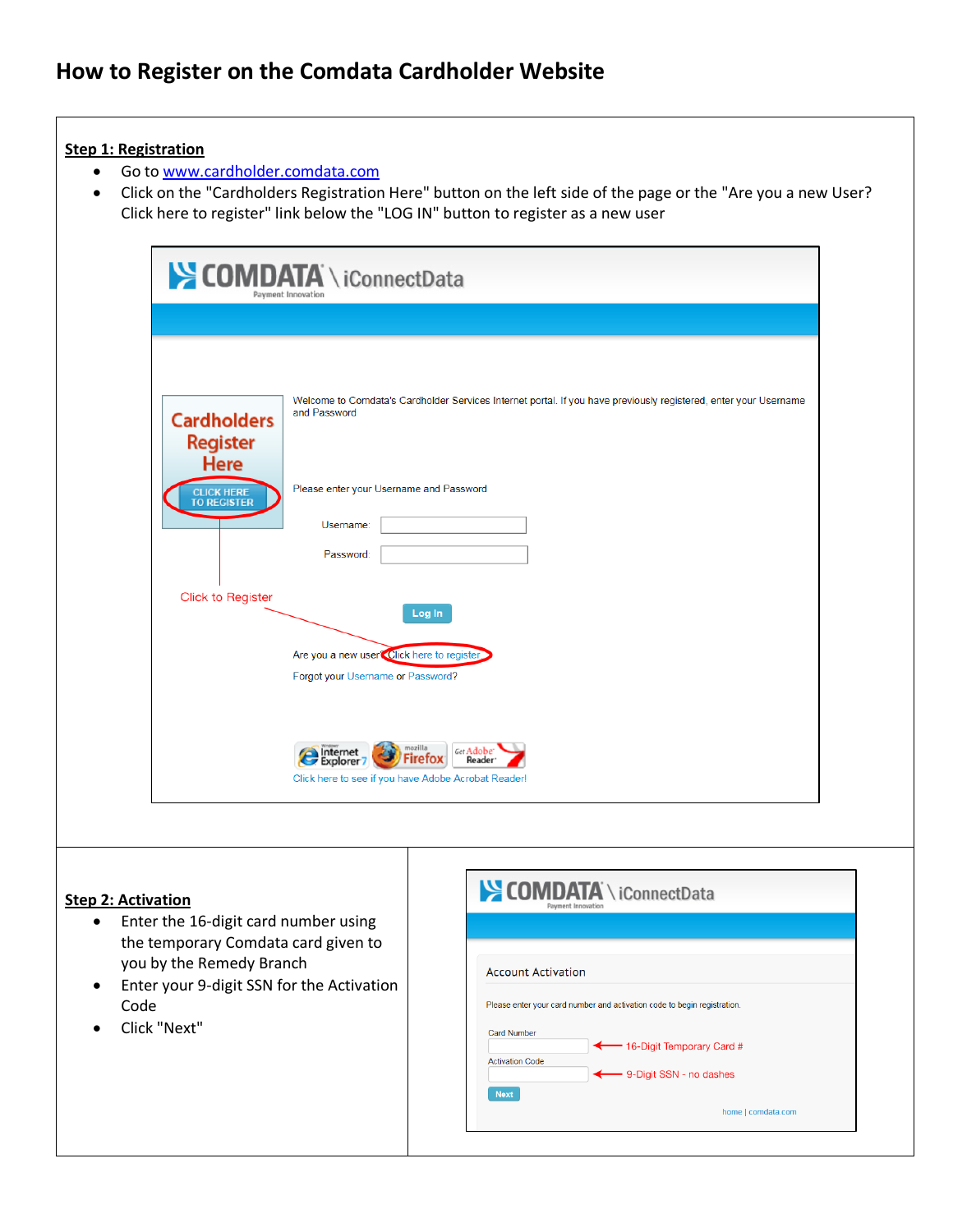## **Step 3: Account Profile**

- Enter:
	- A. A username of your choice (up to 16 letters and numbers)
	- B. Email address
	- C. Desired password (note: passwords are case sensitive and must be 8-20 characters in length with at least 1 letter and 1 number)
	- D. Choose your security question by clicking on the down arrow on the right type the answer to your security question in the field below
- Click "Submit"

|         | <b>Account Profile</b>                                                                                                                                                                                                                                          |
|---------|-----------------------------------------------------------------------------------------------------------------------------------------------------------------------------------------------------------------------------------------------------------------|
|         |                                                                                                                                                                                                                                                                 |
|         | Please enter a login name and password to register.                                                                                                                                                                                                             |
|         | (A) User Name:                                                                                                                                                                                                                                                  |
|         | Your User Name can be any combination of up to 18 letters and numbers and is not case sensitive.                                                                                                                                                                |
| ⊙       | Please select and enter your desired User Name and Password. You must verify your password by entering it again.<br><b>Desired Password:</b><br>Re-enter Password:<br>Passwords are case sensitive and must be 8-20 characters in length with at least 1 letter |
|         |                                                                                                                                                                                                                                                                 |
|         | Please select a security question and enter the appropriate answer to use in the event you forget your User Name and/or Password. Choose a question<br>that is easy for you to remember but difficult for others to guess.                                      |
|         | <b>Security Question:</b>                                                                                                                                                                                                                                       |
| $\circ$ |                                                                                                                                                                                                                                                                 |
|         | WHAT IS YOUR MOTHER'S MAIDEN NAME?<br>$\checkmark$                                                                                                                                                                                                              |
|         | and at least 1 number.                                                                                                                                                                                                                                          |

## **Step 4: Registration Complete!**

Once you're registered, you will be directed to your Comdata Cardholder home page where you can see:

- Your name as it will appear on the embossed Comdata card that will be mailed to your address
- Available Balance on your Comdata account
- Currency in which your balance is in

| <b>ACCOUNT INFORMATION</b>         | <b>ACCOUNT ACTIVITY</b>                         | <b>BANKING</b><br><b>MODIFY PROFILE</b> |                  | <b>HELP</b> <sup>*</sup> | <b>LOG OUT</b> |
|------------------------------------|-------------------------------------------------|-----------------------------------------|------------------|--------------------------|----------------|
| Cardholder Information             |                                                 |                                         |                  |                          |                |
| <b>Cardholder Information</b>      |                                                 |                                         |                  |                          |                |
| Cardholder Name:                   | JANE DOE                                        |                                         |                  |                          |                |
| Cardholder Reference<br>Number:    | 000000000                                       |                                         |                  |                          |                |
| Tax ID/Social Security<br>Number : | ***** 0000                                      |                                         |                  |                          |                |
| Cardholder Status:                 | <b>ACCOUNT OK</b>                               |                                         |                  |                          |                |
| Available Balance:                 | 0.00                                            |                                         |                  |                          |                |
| Currency:                          | <b>US DOLLAR</b>                                |                                         |                  |                          |                |
| Language:                          | <b>ENGLISH</b>                                  |                                         |                  |                          |                |
| Country:                           | <b>United States</b>                            |                                         |                  |                          |                |
|                                    |                                                 |                                         |                  |                          |                |
| <b>Card Number</b>                 | <b>Card Type</b>                                | <b>Card Status</b>                      |                  |                          |                |
| XXXX-XXXX-XXXX-<br>0000            | <b>EBGFRCHS NP BULK SIGNATURE DEBIT</b><br>CARD | Not Active                              | - Temporary Card |                          |                |
| XXXX-XXXX-XXXX-<br>0000            | <b>EBGFRCHS P USPS SIGNATURE DEBIT</b><br>CARD  | <b>Not Active</b>                       |                  | -Embossed Name Card      |                |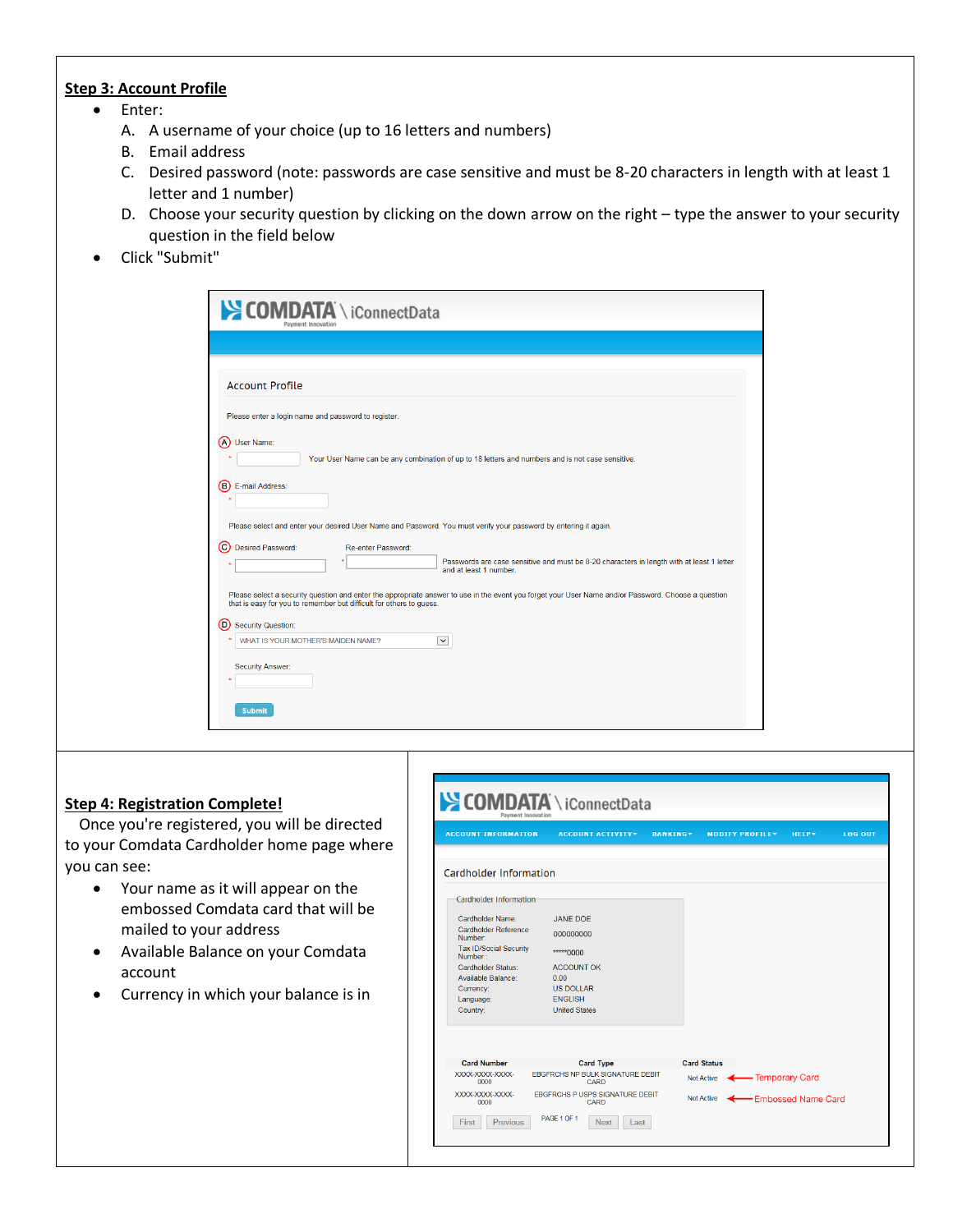# **How to Set Up Direct Deposit**

Follow the steps below to set up direct deposit so you can transfer money from your Comdata account to your Bank Account.

Note that there is a 10 business day pre-note period where Comdata and your bank have to verify that the information entered is correct. During the pre-note period, you will be able to access your funds through your Comdata Payroll Card.

Please set up both Manual Direct Deposit and Automatic Direct Deposit. You are able to set up the same bank account for Manual and Automatic Direct Deposit, but please note that both have to go through the pre-note period process. Upon completion of the pre-note period, Automatic Direct Deposit will automatically transfer any new paychecks into your bank account. To transfer any funds that are sitting on your Comdata account to your bank account, you will need to have manual direct deposit set up in order to "push" the funds to your bank account.

## **Step 1: Direct Deposit Home Screen**

Hover over the "Banking" option and click on "Direct Deposit"

| <b>ACCOUNT INFORMATION</b>               | <b>ACCOUNT ACTIVITY*</b>               | <b>BANKING</b>                 | <b>MODIFY PROFILE*</b>           | <b>HELP</b> <sup>*</sup> | <b>LOG OUT</b> |
|------------------------------------------|----------------------------------------|--------------------------------|----------------------------------|--------------------------|----------------|
|                                          |                                        | Direct Deposit                 |                                  |                          |                |
|                                          |                                        |                                | MasterCard ATM Locator           |                          |                |
| Cardholder Information                   |                                        | Allpoint - Surcharge Free ATMs |                                  |                          |                |
| Cardholder Information                   |                                        | MoneyPass Surcharge Free ATMs  |                                  |                          |                |
|                                          |                                        |                                | Regions Bank Surcharge Free ATMs |                          |                |
| Cardholder Name:                         | JANE DOE                               | Paystub                        |                                  |                          |                |
| Cardholder Reference<br>Number:          | 000000000                              | <b>Text Messaging</b>          |                                  |                          |                |
| <b>Tax ID/Social Security</b><br>Number: | *****0000                              |                                | Companion Card Request           |                          |                |
| Cardholder Status:                       | <b>ACCOUNT OK</b><br>0.00<br>US DOLLAR | Special Discount Offers        |                                  |                          |                |
| Available Balance:<br>Currency:          |                                        |                                | WellCard Discount Program        |                          |                |
| Language:<br>Country:                    | <b>ENGLISH</b><br><b>United States</b> |                                |                                  |                          |                |

## **Step 2: Amount to be left on Cardholder Account**

Enter a fixed amount that you would like to leave on you Comdata account in the "Amount" field and click the "Save" button – the next page will tell you that "Your request was successful"

| <b>ACCOUNT INFORMATION</b>                                                                                                                                                                 | <b>ACCOUNT ACTIVITY*</b> | <b>BANKING</b> <sup>*</sup> | <b>MODIFY PROFILEY</b> | <b>HELP</b> <sup>*</sup> | <b>LOG OUT</b>                                                             |  |
|--------------------------------------------------------------------------------------------------------------------------------------------------------------------------------------------|--------------------------|-----------------------------|------------------------|--------------------------|----------------------------------------------------------------------------|--|
| Direct Deposit Setup - Set Amount to be left on the Cardholder Account                                                                                                                     |                          |                             |                        |                          |                                                                            |  |
| Cardholder Information                                                                                                                                                                     |                          |                             |                        |                          |                                                                            |  |
| First Name:<br>Middle Name:                                                                                                                                                                | .IANF                    |                             |                        |                          |                                                                            |  |
| Last Name:                                                                                                                                                                                 | <b>DOE</b>               |                             |                        |                          |                                                                            |  |
| Tax ID/Social Security Number:                                                                                                                                                             | ***** 0000               |                             |                        |                          |                                                                            |  |
| Cardholder Reference Number: 000000000                                                                                                                                                     |                          |                             |                        |                          |                                                                            |  |
| <b>Cardholder Status:</b>                                                                                                                                                                  | <b>ACCOUNT OK</b>        |                             |                        |                          |                                                                            |  |
| <b>EDIT CARDHOLDER INFORMATION</b>                                                                                                                                                         |                          |                             |                        |                          |                                                                            |  |
|                                                                                                                                                                                            |                          |                             |                        |                          |                                                                            |  |
| Amount to be Left on Cardholder Account                                                                                                                                                    |                          |                             |                        |                          |                                                                            |  |
|                                                                                                                                                                                            |                          |                             |                        |                          |                                                                            |  |
| This is a fixed amount that will be left on your cardholder account whenever a load happens. This amount will                                                                              |                          |                             |                        |                          |                                                                            |  |
| not be considered for calculations in any of the Automatic Direct Deposit setups. To learn more about Automatic<br>Direct Deposit setup calculations, please refer to tutorial/help quide. |                          |                             |                        |                          |                                                                            |  |
|                                                                                                                                                                                            |                          |                             |                        |                          |                                                                            |  |
|                                                                                                                                                                                            | Currency: US DOLLAR      |                             |                        |                          |                                                                            |  |
|                                                                                                                                                                                            | Amount: 0                |                             |                        |                          | Put "0" as the amount if you want<br>no money left on your comdata account |  |
|                                                                                                                                                                                            |                          |                             |                        |                          |                                                                            |  |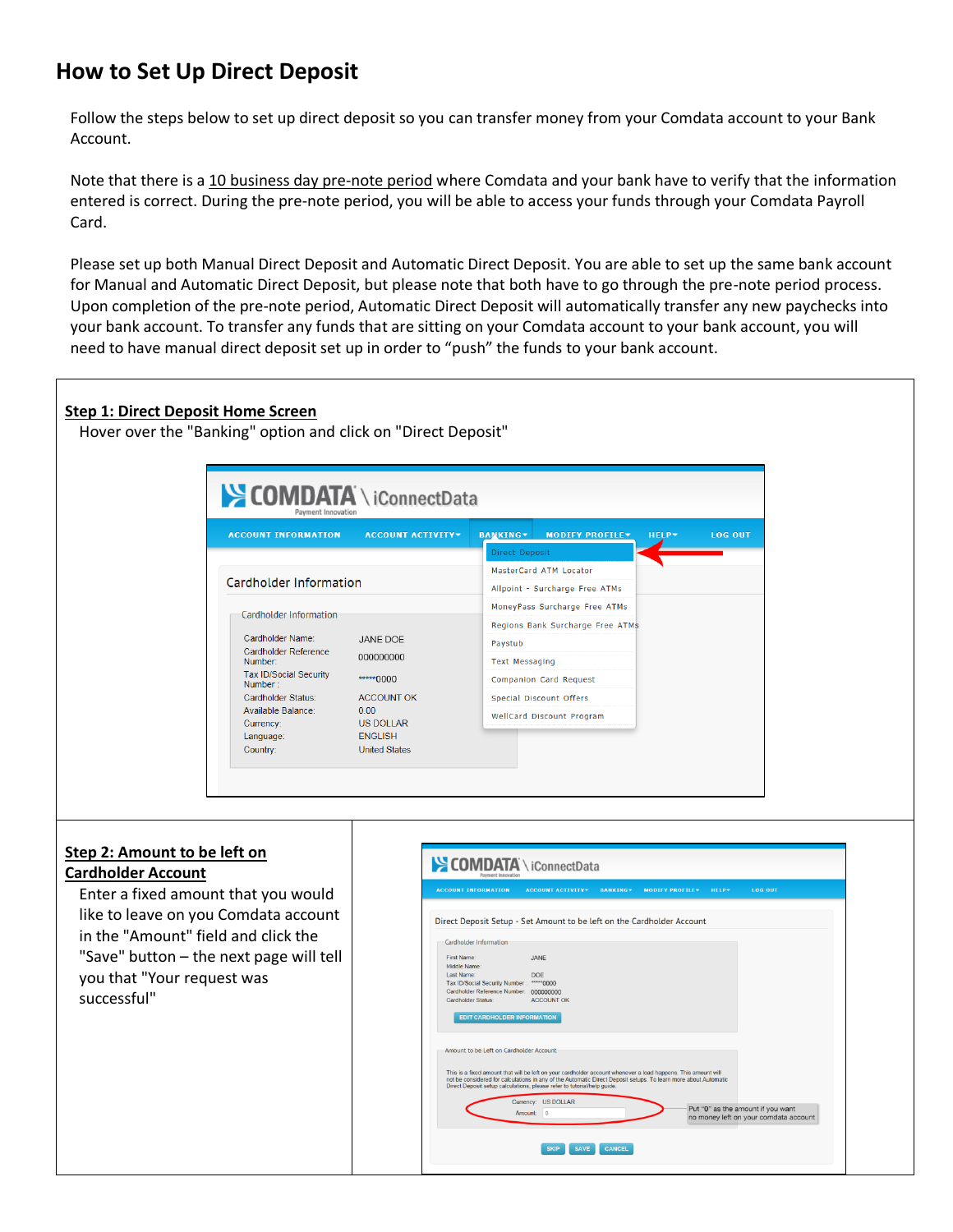#### **Step 3: Set up Manual Direct Deposit**

- Click on the "Add New Manual Direct Deposit Account" button
- Click the down arrow to the right of "Account Type" within the "Banking Information" field and select your "Account Type" (e.g. Savings)
- Enter your:
	- o 9-digit bank routing number. If you do not know your routing number, please call your bank to confirm.
	- o account number and confirm your account number in the respective fields
- Press Submit

## **Step 4: Set up Automatic Direct Deposit**

- Click on the "Add New Automatic Direct Deposit Account" button
- Click the down arrow to the right of "Account Type" within the "Banking Information" field and select your "Account Type" (e.g. Savings)
- Enter your:
	- o 9-digit bank routing number. If you do not know your routing number, please call your bank to confirm.
	- o account number and confirm your account number in the respective fields
- In the "Election per Load" field, choose the election type of your choice: "Fixed Amount" or "Percentage".

This is the amount that you would like to leave on your Comdata account if you are signing up for automatic direct deposit.

- o To put the entire amount of your pay through automatic direct deposit, please choose "Percentage" and indicate "100" in the "Election" field
- Press Submit

|                                                                                       | Direct Deposit Setup - Manage Bank Account Listing                                                                                                                             |
|---------------------------------------------------------------------------------------|--------------------------------------------------------------------------------------------------------------------------------------------------------------------------------|
| Your request was successful.                                                          |                                                                                                                                                                                |
| Cardholder Information                                                                |                                                                                                                                                                                |
| First Name:<br>Middle Name:<br>Last Name:<br>Tax ID/Social Security Number: *****0000 | JANE<br><b>DOE</b>                                                                                                                                                             |
| Cardholder Reference Number: 000000000<br>Cardholder Status:                          | <b>ACCOUNT OK</b><br><b>EDIT CARDHOLDER INFORMATION</b>                                                                                                                        |
|                                                                                       | ADD NEW AUTOMATIC DIRECT DEPOSIT ACCOUNT                                                                                                                                       |
| <b>BACK</b><br><b>CANCEL</b>                                                          | ADD NEW MANUAL DIRECT DEPOSIT ACCOUNT                                                                                                                                          |
|                                                                                       | Direct Deposit Setup - Add Specific Automatic Direct Deposit Account                                                                                                           |
| Cardholder Information                                                                |                                                                                                                                                                                |
|                                                                                       | First Name: JANE<br>Middle Name:<br>Last Name: DOE<br>Tax ID/Social Security Number: *****0000<br>Cardholder Reference Number: 000000000<br>Cardholder Status: ACCOUNT OK      |
|                                                                                       | EDIT CARDHOLDER INFORMATION                                                                                                                                                    |
| <b>Bank Information</b>                                                               | Currency: US DOLLAR                                                                                                                                                            |
|                                                                                       | CHECKING V<br>Account Type:<br>- Choose bank account type (e.g. savings)<br>* Routing Number:<br>123456789<br>- 9-digit bank account routing #<br>* Account Number:<br>1987654 |
| * Confirm Account Number:                                                             | <b>Account Number</b><br>1987654                                                                                                                                               |
| <b>Election Per Load</b>                                                              |                                                                                                                                                                                |
| Election Type:<br>* Election:                                                         | $\bullet$ PERCENTAGE $\circ$ FIXED AMOUNT<br>100<br>%                                                                                                                          |
|                                                                                       |                                                                                                                                                                                |